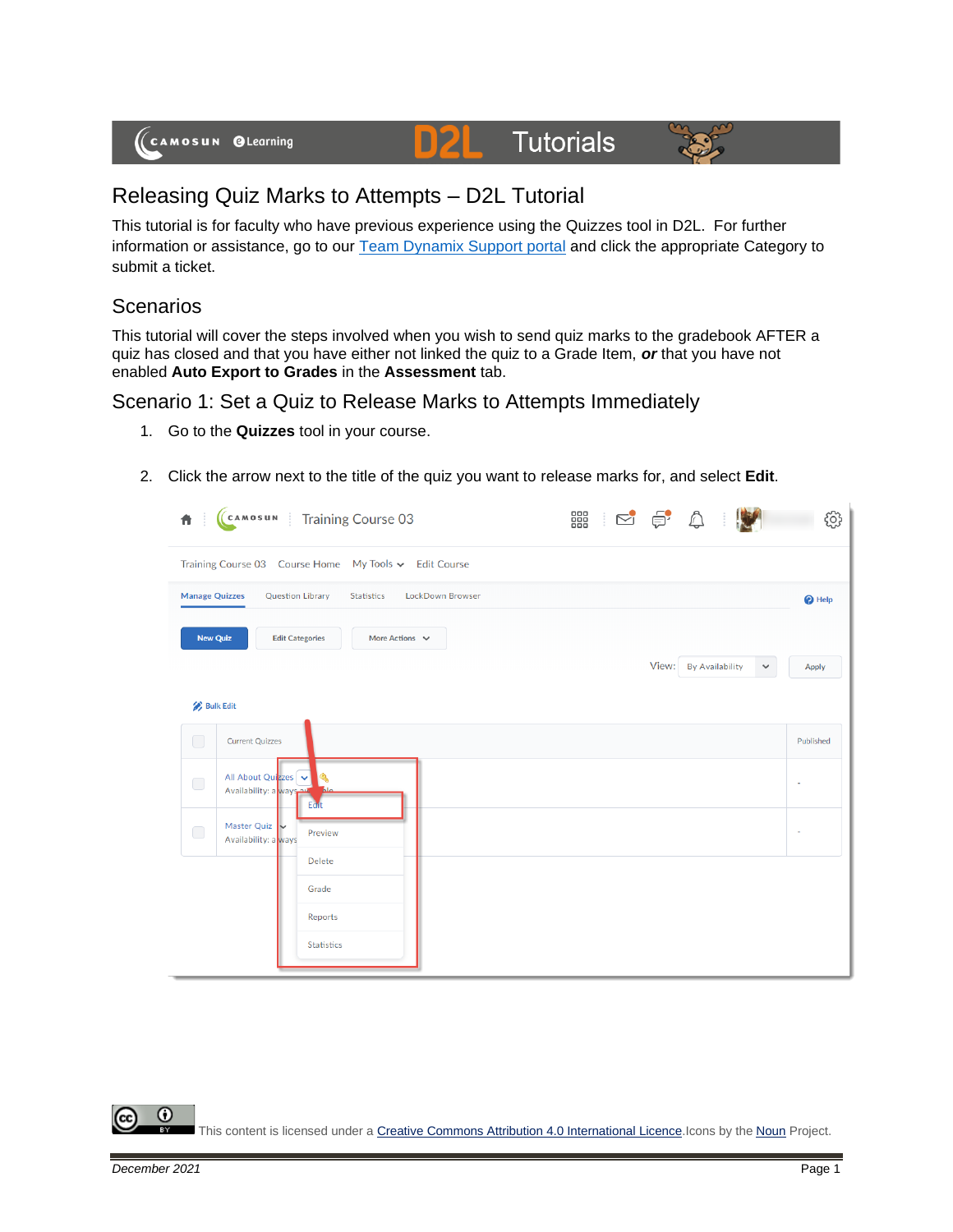#### 3. In the **Assessment** tab, click on the select box for **Automatic Grade**.

| Training Course 03 Course Home My Tools v Edit Course                                                              |  |  |  |  |  |
|--------------------------------------------------------------------------------------------------------------------|--|--|--|--|--|
| Edit Quiz All About Quizzes .                                                                                      |  |  |  |  |  |
|                                                                                                                    |  |  |  |  |  |
| Properties<br>Restrictions<br>Assessment<br>Objectives<br><b>Submission Views</b><br>Reports Setup                 |  |  |  |  |  |
| Assessment                                                                                                         |  |  |  |  |  |
| <b>Automatic Grade</b><br>$\triangledown$ Allow attempt to be set as graded immediately upon completion<br>$\odot$ |  |  |  |  |  |
| Grade Item<br>[add grade item] @<br>None                                                                           |  |  |  |  |  |
| <b>Auto Export to Grades</b><br>Allow automatic export to grades<br>$\circledcirc$                                 |  |  |  |  |  |
| <b>Student View Preview</b><br>$5/5$ $\vee$                                                                        |  |  |  |  |  |
| Rubrics<br><b>Save and Close</b><br>Save<br>Cancel                                                                 |  |  |  |  |  |

4. In the Submission Views tab, click the **Default View** link.



This content is licensed under [a Creative Commons Attribution 4.0 International Licence.I](https://creativecommons.org/licenses/by/4.0/)cons by the [Noun](https://creativecommons.org/website-icons/) Project.

 $\odot$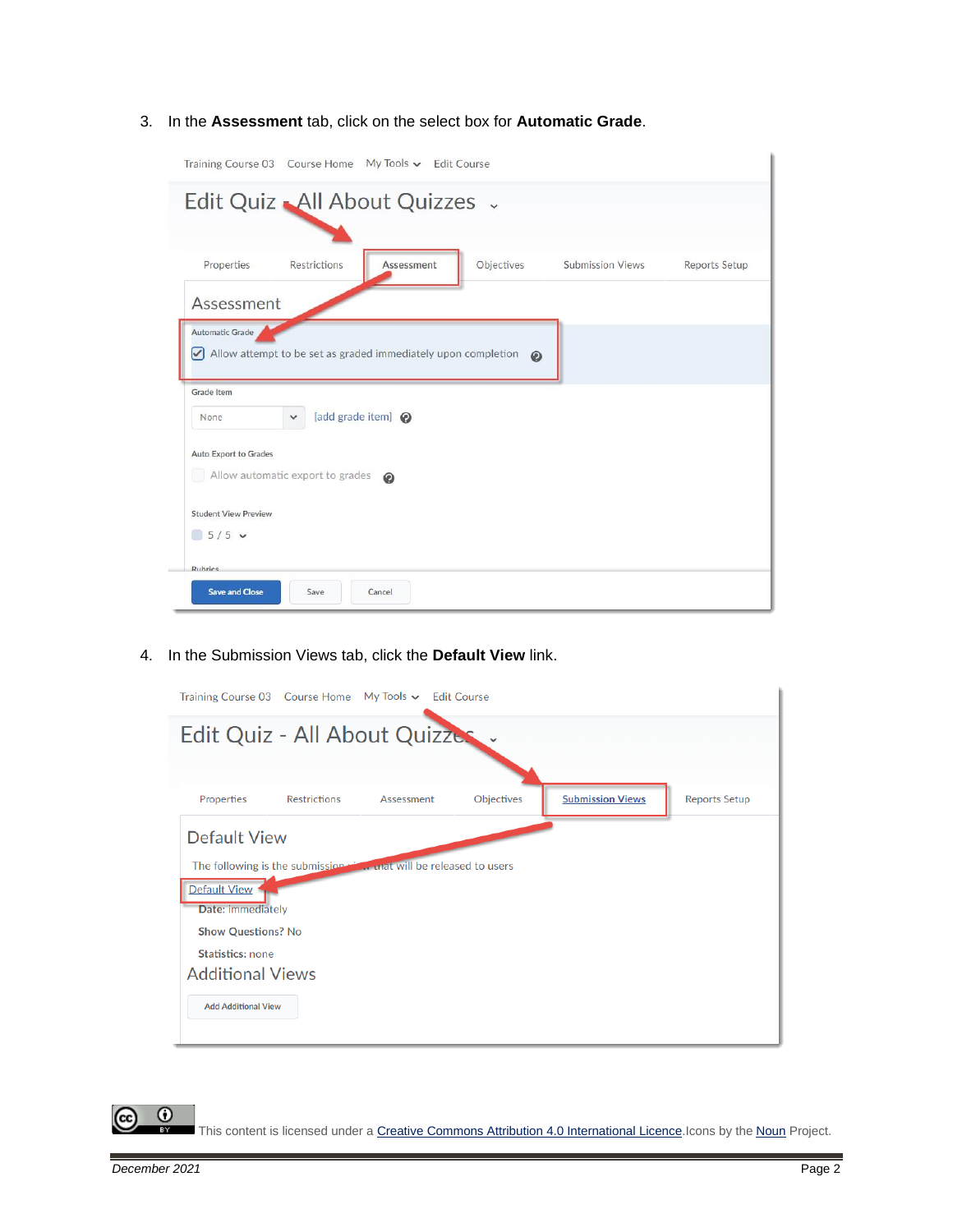5. Scroll down, make sure the **Score** checkbox is selected, and click **Save**.



6. Click **Save and Close**.

<u> 1919 - Paul Barbara, prima al-Americana (h. 1919).</u>

أأرب المتفاعل أولاده

|                                              | Edit Quiz - All About Quizzes .                                     |            |                                 |                         |                      |
|----------------------------------------------|---------------------------------------------------------------------|------------|---------------------------------|-------------------------|----------------------|
| Properties                                   | <b>Rest</b> <i>l</i> ictions                                        | Assessment | Objectives                      | <b>Submission Views</b> | <b>Reports Setup</b> |
| <b>Default View</b>                          |                                                                     |            |                                 |                         |                      |
|                                              | The following is the submission view that will be released to users |            |                                 |                         |                      |
| <b>Default View</b>                          |                                                                     |            |                                 |                         |                      |
| Date: immediate                              |                                                                     |            |                                 |                         |                      |
| <b>Show Question</b> ? No<br>Statistics: non |                                                                     |            |                                 |                         |                      |
| <b>Additional Views</b>                      |                                                                     |            |                                 |                         |                      |
|                                              |                                                                     |            |                                 |                         |                      |
| <b>Add Addition</b> View                     |                                                                     |            |                                 |                         |                      |
| â                                            |                                                                     |            |                                 |                         |                      |
| □                                            | <b>Brades and Feedback are Now Available!</b>                       |            |                                 |                         |                      |
| <b>Save and Close</b>                        | 17, 2011 12:24 PM                                                   |            | Saved successfully<br>$\boxdot$ | $\times$                |                      |

 $\sim$  2000  $\sim$  2000  $\sim$  2000  $\sim$ 

This content is licensed under [a Creative Commons Attribution 4.0 International Licence.I](https://creativecommons.org/licenses/by/4.0/)cons by the [Noun](https://creativecommons.org/website-icons/) Project.

 $\odot$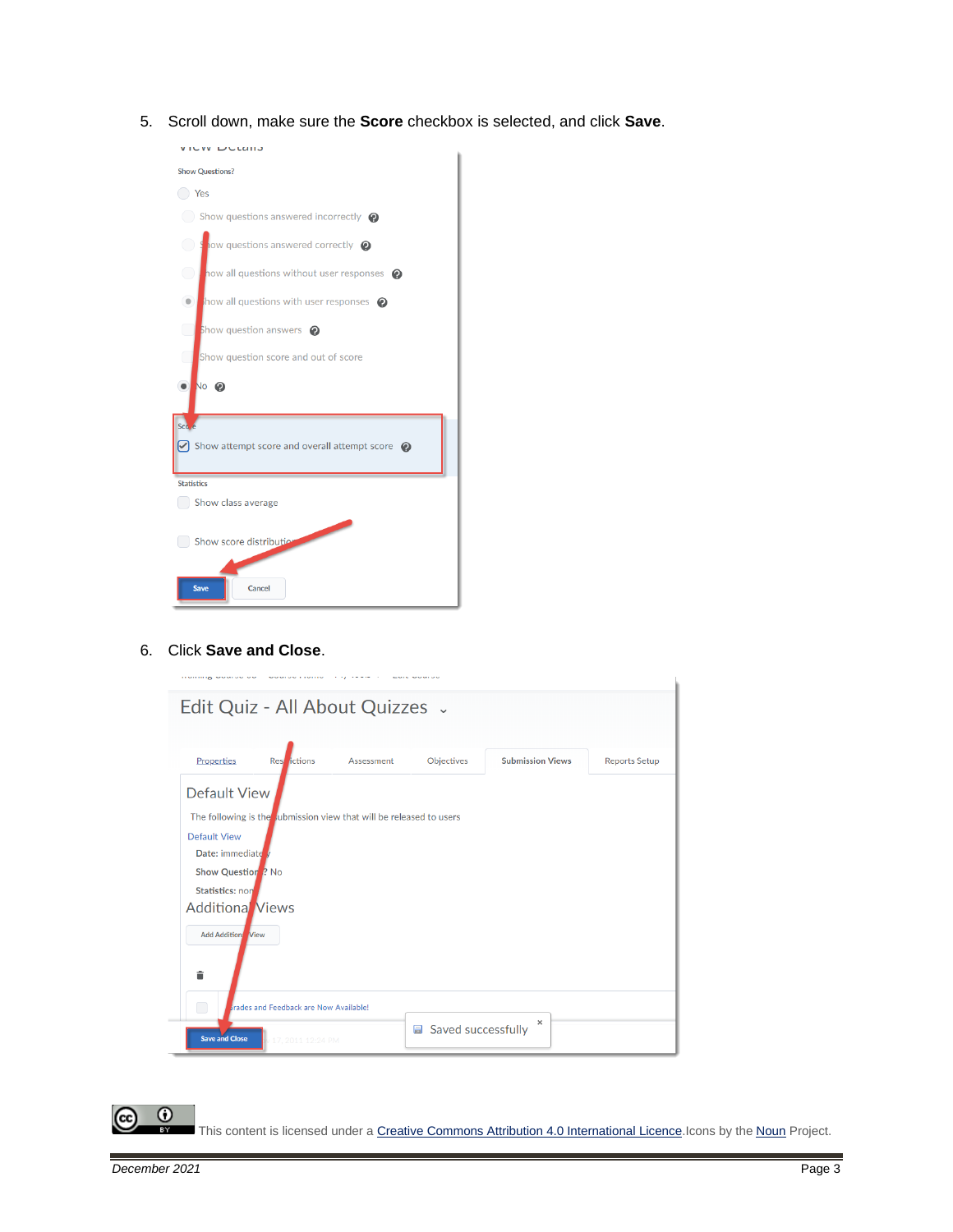Scenario 2: Releasing Quiz Marks to attempts after the Quiz has Ended.

- 1. Go to the **Quizzes** tool in your course.
- 2. Click the arrow next to the title of the quiz you want to print, and select **Edit**.

| 青                     | CAMOSUN Training Course 03                               | 器 250 0                               | දලු               |
|-----------------------|----------------------------------------------------------|---------------------------------------|-------------------|
|                       | Training Course 03  Course Home  My Tools v  Edit Course |                                       |                   |
| <b>Manage Quizzes</b> | Question Library<br>LockDown Browser<br>Statistics       |                                       | <sup>O</sup> Help |
| <b>New Quiz</b>       | <b>Edit Categories</b><br>More Actions $\vee$            |                                       |                   |
|                       |                                                          | View: By Availability<br>$\checkmark$ | Apply             |
| <b>Bulk Edit</b>      |                                                          |                                       |                   |
| $\bigcirc$            | <b>Current Quizzes</b>                                   |                                       | Published         |
| $\Box$                | All About Quizzes<br>Availability: a ways<br>Eat         |                                       |                   |
| $\bigcirc$            | Master Quiz<br>Preview<br>Availability: a ways           | ×                                     |                   |
|                       | <b>Delete</b>                                            |                                       |                   |
|                       | Grade<br>Reports                                         |                                       |                   |
|                       | <b>Statistics</b>                                        |                                       |                   |

- 3. Then either set a second **Submission View** to open after all students have completed the quiz, or after the quiz closes by:
	- a. In the **Submission Views** tab, click the **Default Attempt** link.

|                                          | Training Course 03 Course Home My Tools v Edit Course                 |            |            |                         |                      |  |  |  |
|------------------------------------------|-----------------------------------------------------------------------|------------|------------|-------------------------|----------------------|--|--|--|
|                                          | Edit Quiz - All About Quizzes                                         |            |            |                         |                      |  |  |  |
|                                          |                                                                       |            |            |                         |                      |  |  |  |
| Properties                               | <b>Restrictions</b>                                                   | Assessment | Objectives | <b>Submission Views</b> | <b>Reports Setup</b> |  |  |  |
| Default View                             |                                                                       |            |            |                         |                      |  |  |  |
|                                          | The following is the submission of the unat will be released to users |            |            |                         |                      |  |  |  |
| <b>Default View</b><br>Date: immediately |                                                                       |            |            |                         |                      |  |  |  |
| <b>Show Questions? No</b>                |                                                                       |            |            |                         |                      |  |  |  |
| Statistics: none                         |                                                                       |            |            |                         |                      |  |  |  |
| <b>Additional Views</b>                  |                                                                       |            |            |                         |                      |  |  |  |
| <b>Add Additional View</b>               |                                                                       |            |            |                         |                      |  |  |  |
|                                          |                                                                       |            |            |                         |                      |  |  |  |



This content is licensed under [a Creative Commons Attribution 4.0 International Licence.I](https://creativecommons.org/licenses/by/4.0/)cons by the [Noun](https://creativecommons.org/website-icons/) Project.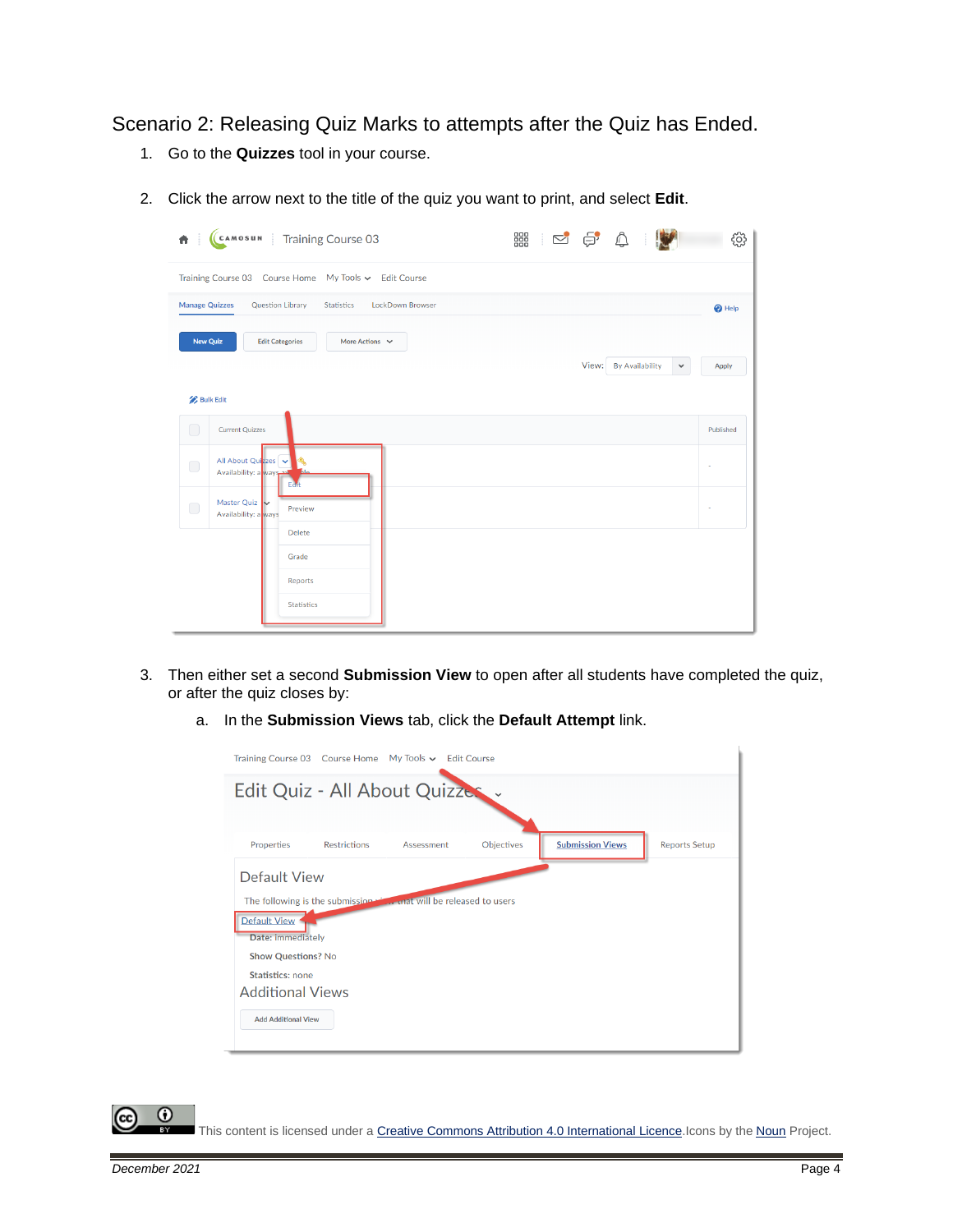b. Scroll down, de-select the **Score** select box, and click **Save**.

| JVV ∟udiij                                                |
|-----------------------------------------------------------|
| <b>Show Questions?</b>                                    |
| $( )$ Yes                                                 |
| $\bigcirc$ Show questions answered incorrectly $\bigcirc$ |
| $\bigcirc$ Show questions answered correctly $\bigcirc$   |
| Show all questions without user responses @               |
| • Show all questions with user responses •                |
| Show question inswers @                                   |
| Show question score and out of score                      |
| $\bullet$ No $\bullet$                                    |
| Score                                                     |
| Show attempt score and overall attempt score $\odot$      |
| <b>Statistics</b>                                         |
| Show class average                                        |
| Show score distribution                                   |
| <b>Save</b><br>Cancel                                     |

c. Click **Add Additional View**.



This content is licensed under [a Creative Commons Attribution 4.0 International Licence.I](https://creativecommons.org/licenses/by/4.0/)cons by the [Noun](https://creativecommons.org/website-icons/) Project.

 $\odot$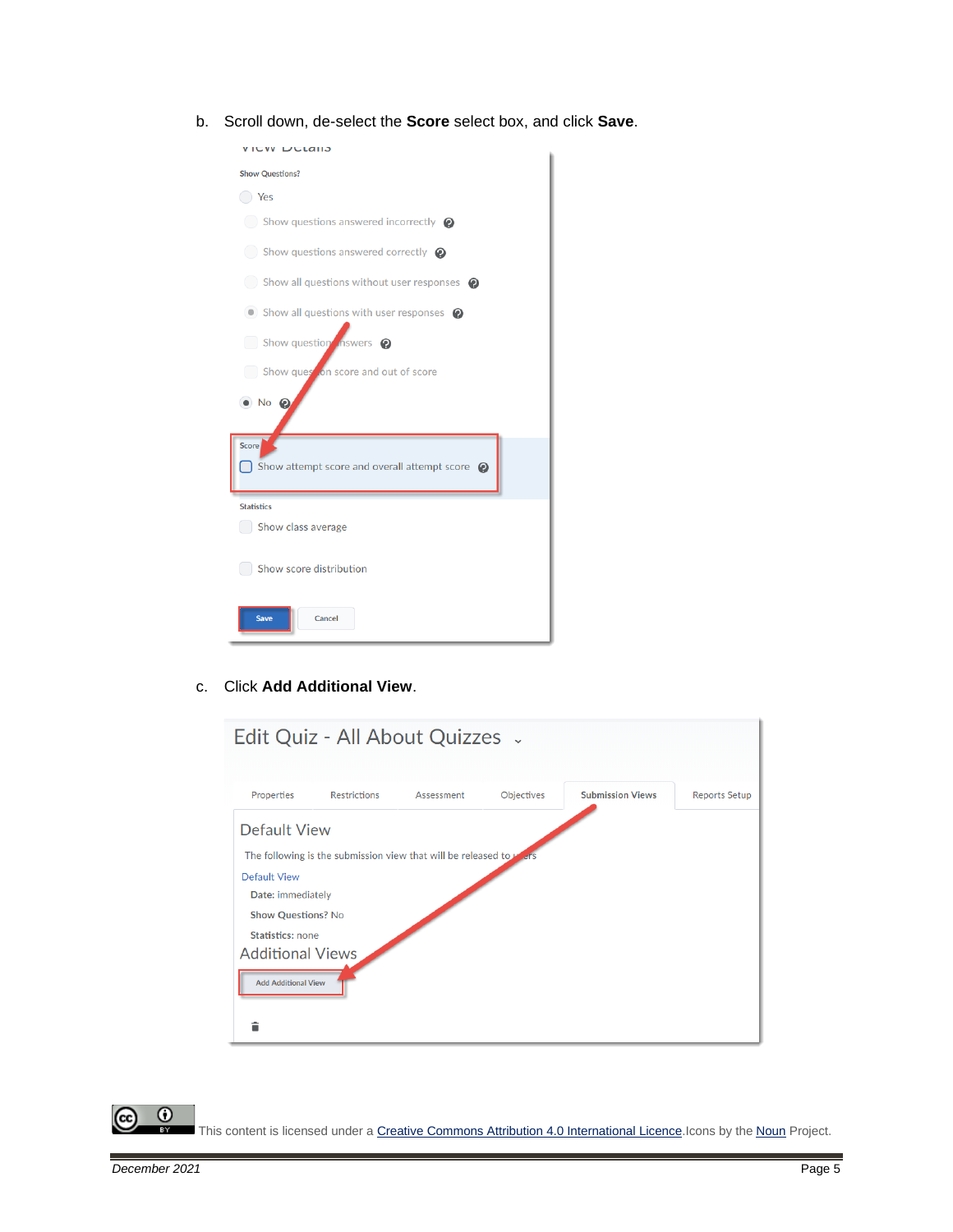d. Set the parameters for the additional submission view, including the date you wish students to see this submission view, and select the **Score** select box. Click **Save**.

| <b>View Details</b>                                                  |
|----------------------------------------------------------------------|
| <b>Show Questions?</b>                                               |
| ◯ Yes                                                                |
| $\Box$ Show questions answered incorrectly $\bigcirc$                |
| $\bigcirc$<br>$\sim$ ow questions answered correctly $\odot$         |
| Solid ow all questions without user responses @                      |
| how all questions with user responses $\bullet$<br>$\circledcirc$    |
| $\begin{array}{ccc} \end{array}$<br>how question answers $\bullet$   |
| $\checkmark$<br>Show question score and out of score                 |
| <b>No</b> 2<br>$\bullet$                                             |
| Sco                                                                  |
| $\triangledown$ Show attempt score and overall attempt score $\odot$ |
| <b>Statistics</b>                                                    |
| Show class average                                                   |
| Show score distribution                                              |
| Cancel<br><b>Save</b>                                                |

#### e. Click **Save and Close**.

|                                                                                                                                                                     | Edit Quiz - All About Quizzes .                                                        |            |            |                         |                      |
|---------------------------------------------------------------------------------------------------------------------------------------------------------------------|----------------------------------------------------------------------------------------|------------|------------|-------------------------|----------------------|
| Properties                                                                                                                                                          | <b>Restrictions</b>                                                                    | Assessment | Objectives | <b>Submission Views</b> | <b>Reports Setup</b> |
| Default View<br><b>Default View</b><br>Date: immediate<br>Show Question ? No<br><b>Statistics: non</b><br><b>Additiona</b> Views<br><b>Add Addition I View</b><br>â | The following is the $\sqrt{\frac{1}{2}}$ bmission view that will be released to users |            |            |                         |                      |
|                                                                                                                                                                     | Grades and Feedback are Now Available!                                                 |            |            |                         |                      |
| <b>Save and Close</b>                                                                                                                                               | 17, 2011 12:24 PM                                                                      |            |            |                         |                      |

 $\overline{\odot}$ This content is licensed under [a Creative Commons Attribution 4.0 International Licence.I](https://creativecommons.org/licenses/by/4.0/)cons by the [Noun](https://creativecommons.org/website-icons/) Project.

(cc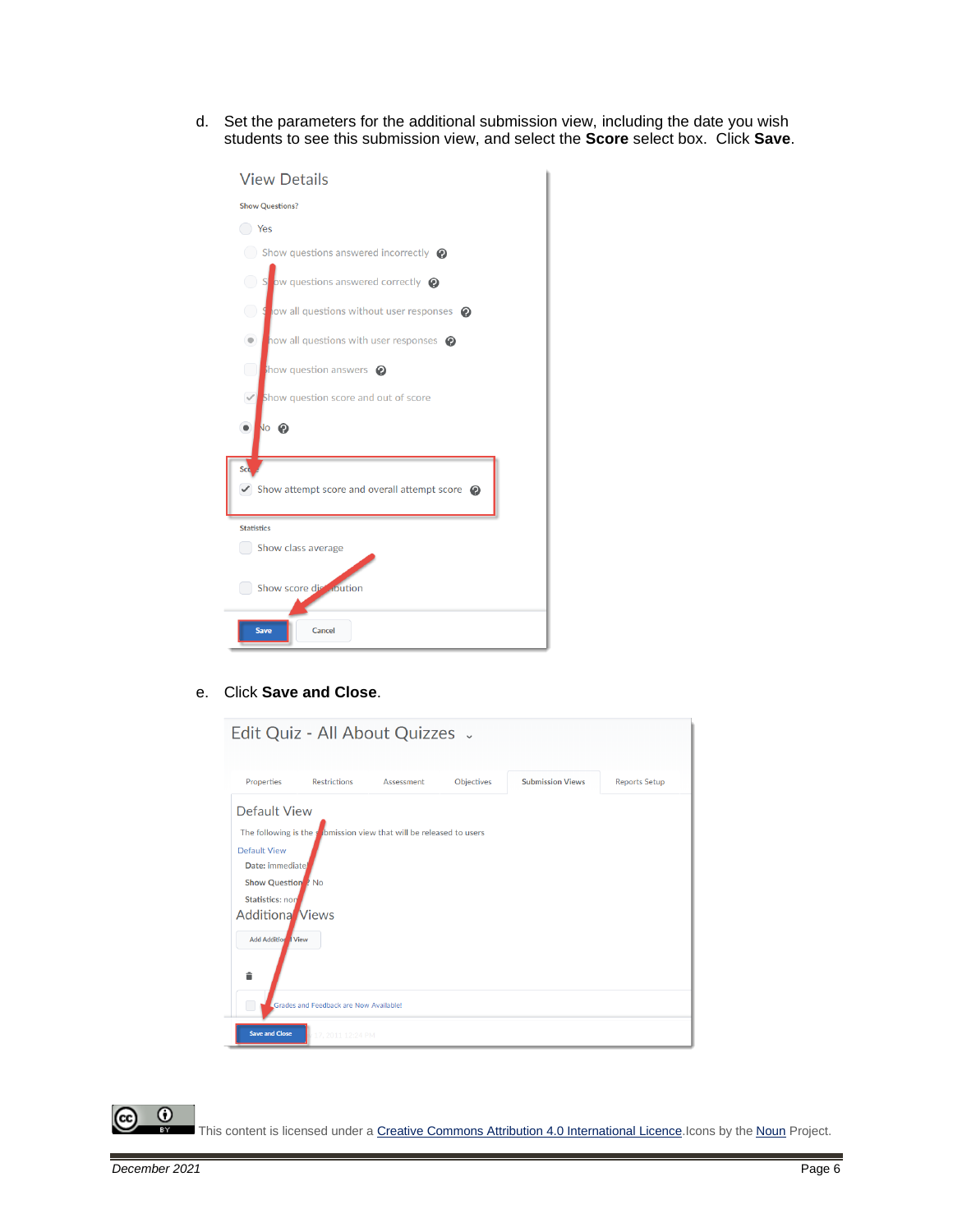- 4. OR Publish the attempt marks manually after students have completed the quiz by:
	- a. Click the arrow next to the title of the quiz you want to print, and select **Edit.**

| CAMOSUN Training Course 03<br>₩                                                    | 器 125 \$                              | 303               |
|------------------------------------------------------------------------------------|---------------------------------------|-------------------|
| Training Course 03 Course Home My Tools v Edit Course                              |                                       |                   |
| LockDown Browser<br><b>Manage Quizzes</b><br><b>Question Library</b><br>Statistics |                                       | <sup>O</sup> Help |
| <b>New Quiz</b><br><b>Edit Categories</b><br>More Actions $\vee$                   | View: By Availability<br>$\checkmark$ | Apply             |
| <b>Bulk Edit</b>                                                                   |                                       |                   |
| O<br><b>Current Quizzes</b>                                                        |                                       | Published         |
| All About Quizzes<br>$\bigcirc$<br>Availability: a ways<br>Eat                     |                                       |                   |
| Master Quiz<br>$\bigcap$<br>Preview<br>Availability: a ways                        |                                       |                   |
| <b>Delete</b><br>Grade                                                             |                                       |                   |
| Reports                                                                            |                                       |                   |
| <b>Statistics</b>                                                                  |                                       |                   |

b. Click the **Assessment** tab. Select **Auto Export to Grades**, and click **Save and Close**.

|                                                                                                                                                                                                                                                                                                                                                                                                                                                                                       | $\cdots$ |  |  |  |
|---------------------------------------------------------------------------------------------------------------------------------------------------------------------------------------------------------------------------------------------------------------------------------------------------------------------------------------------------------------------------------------------------------------------------------------------------------------------------------------|----------|--|--|--|
|                                                                                                                                                                                                                                                                                                                                                                                                                                                                                       |          |  |  |  |
|                                                                                                                                                                                                                                                                                                                                                                                                                                                                                       |          |  |  |  |
| Properties<br>Objectives<br>Restrictions<br>Assessment<br><b>Submission Views</b><br>Reports Setup                                                                                                                                                                                                                                                                                                                                                                                    |          |  |  |  |
| Training Course 03 Course Home My Tools v Edit Course<br>Edit Quiz - All About Quizzes .<br>Assessment<br><b>Automatic Grade</b><br>Allow attempt to be all as graded immediately upon completion<br>$\boldsymbol{\Omega}$<br><b>Grade Item</b><br>[add grade item] @<br>Quiz 1<br>v<br><b>Auto Export to Grades</b><br>$\blacktriangleright$ Allow automatic export to grades $\heartsuit$<br><b>Student View Preview</b><br>$2/2$ $\sim$<br><b>Save and Close</b><br>Save<br>Cancel |          |  |  |  |
|                                                                                                                                                                                                                                                                                                                                                                                                                                                                                       |          |  |  |  |
|                                                                                                                                                                                                                                                                                                                                                                                                                                                                                       |          |  |  |  |
|                                                                                                                                                                                                                                                                                                                                                                                                                                                                                       |          |  |  |  |
|                                                                                                                                                                                                                                                                                                                                                                                                                                                                                       |          |  |  |  |
|                                                                                                                                                                                                                                                                                                                                                                                                                                                                                       |          |  |  |  |
|                                                                                                                                                                                                                                                                                                                                                                                                                                                                                       |          |  |  |  |
|                                                                                                                                                                                                                                                                                                                                                                                                                                                                                       |          |  |  |  |
|                                                                                                                                                                                                                                                                                                                                                                                                                                                                                       |          |  |  |  |
|                                                                                                                                                                                                                                                                                                                                                                                                                                                                                       |          |  |  |  |

 $\odot$ This content is licensed under [a Creative Commons Attribution 4.0 International Licence.I](https://creativecommons.org/licenses/by/4.0/)cons by the [Noun](https://creativecommons.org/website-icons/) Project.

 $\overline{\phantom{a}}$